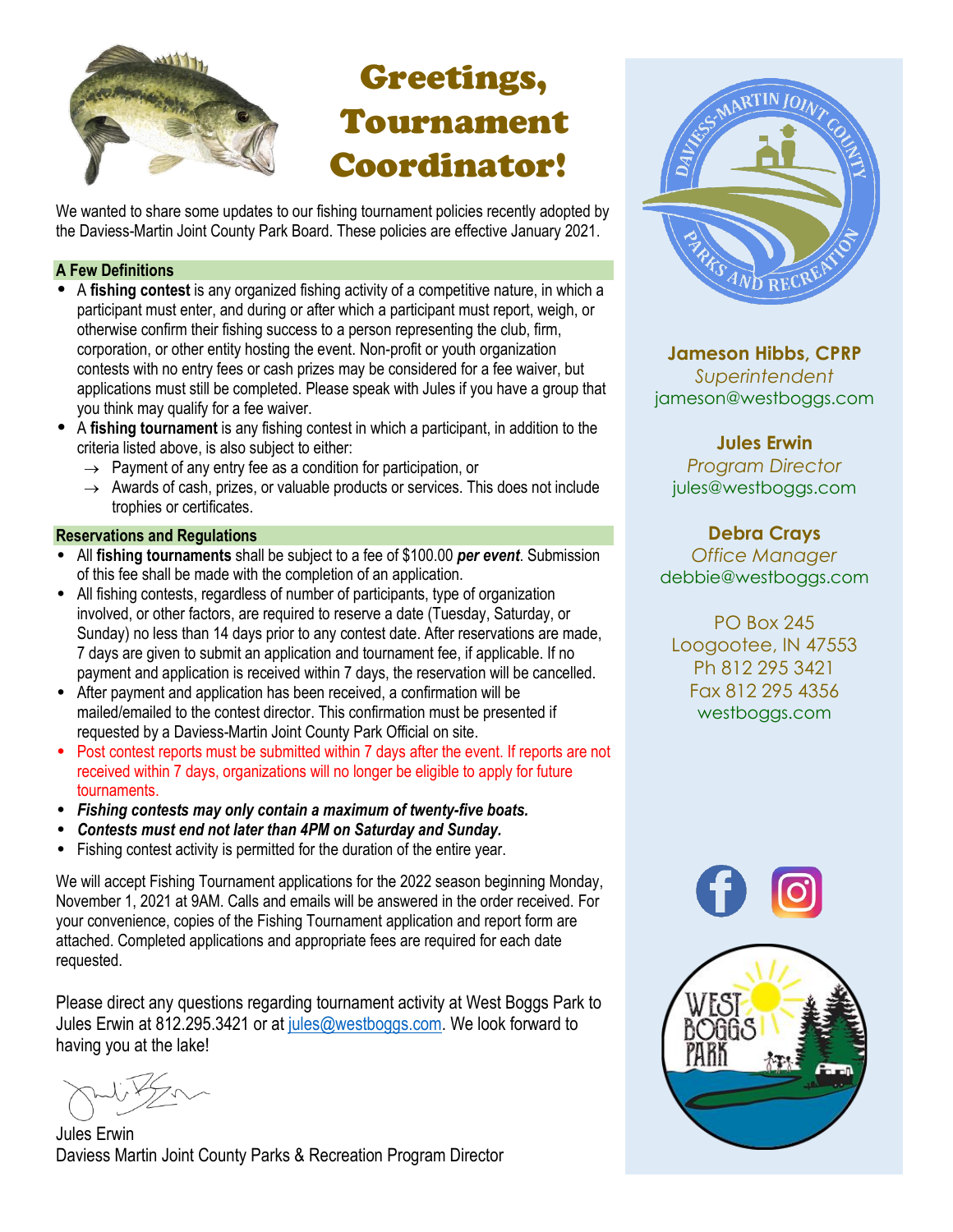

Please complete the following application and send this form with your \$100 per tournament fee to:

#### *Fishing Tournaments c/o Program Director West Boggs Park PO Box 245 Loogootee, IN 47553*

Or please feel free to call in with a credit card and email your completed form to *[jules@westboggs.com](mailto:jules@westboggs.com)*. You will need to complete a different form for each tournament, unless you are holding several contests with the same time, numbers, director, and information.

| <b>Organization Name</b>   |                                                   |                          |                   |                                      |                      |  |
|----------------------------|---------------------------------------------------|--------------------------|-------------------|--------------------------------------|----------------------|--|
| Date(s) of Event           |                                                   |                          | <b>Start Time</b> |                                      | <b>Weigh-in Time</b> |  |
| <b>Proceeds to Benefit</b> |                                                   |                          |                   |                                      |                      |  |
| <b>Type of Event</b>       | ○ Members Only<br>○ Open                          | $\circ$ Other            |                   |                                      |                      |  |
| <b>Number of Boats</b>     | $\circ$ 1-9 $\circ$ 10-15<br>$016 - 25$           | (Site boat limit is 25.) |                   | <b>Entry Fee(s)</b>                  |                      |  |
| <b>Target Species</b>      | $\circ$ Largemouth Bass<br>o Crappie              | $\circ$ Other $\_\_$     |                   |                                      |                      |  |
|                            | Does the event mandate catch and release fishing? |                          |                   |                                      |                      |  |
| <b>Event Director</b>      |                                                   |                          |                   |                                      |                      |  |
| <b>Address</b>             |                                                   |                          |                   |                                      |                      |  |
| City/State/Zip             |                                                   |                          |                   |                                      |                      |  |
| Phone                      |                                                   |                          |                   | Is texting permissible or preferred? |                      |  |
| <b>Email</b>               |                                                   |                          |                   |                                      |                      |  |

| <b>Office Use Only</b>          |               |                                      |
|---------------------------------|---------------|--------------------------------------|
| <b>Action Taken:</b> □ Approved | □ Disapproved | □ Date Conflict; changed to: _______ |
| <b>Notes on Event:</b>          |               |                                      |
|                                 |               |                                      |
|                                 |               |                                      |
|                                 |               |                                      |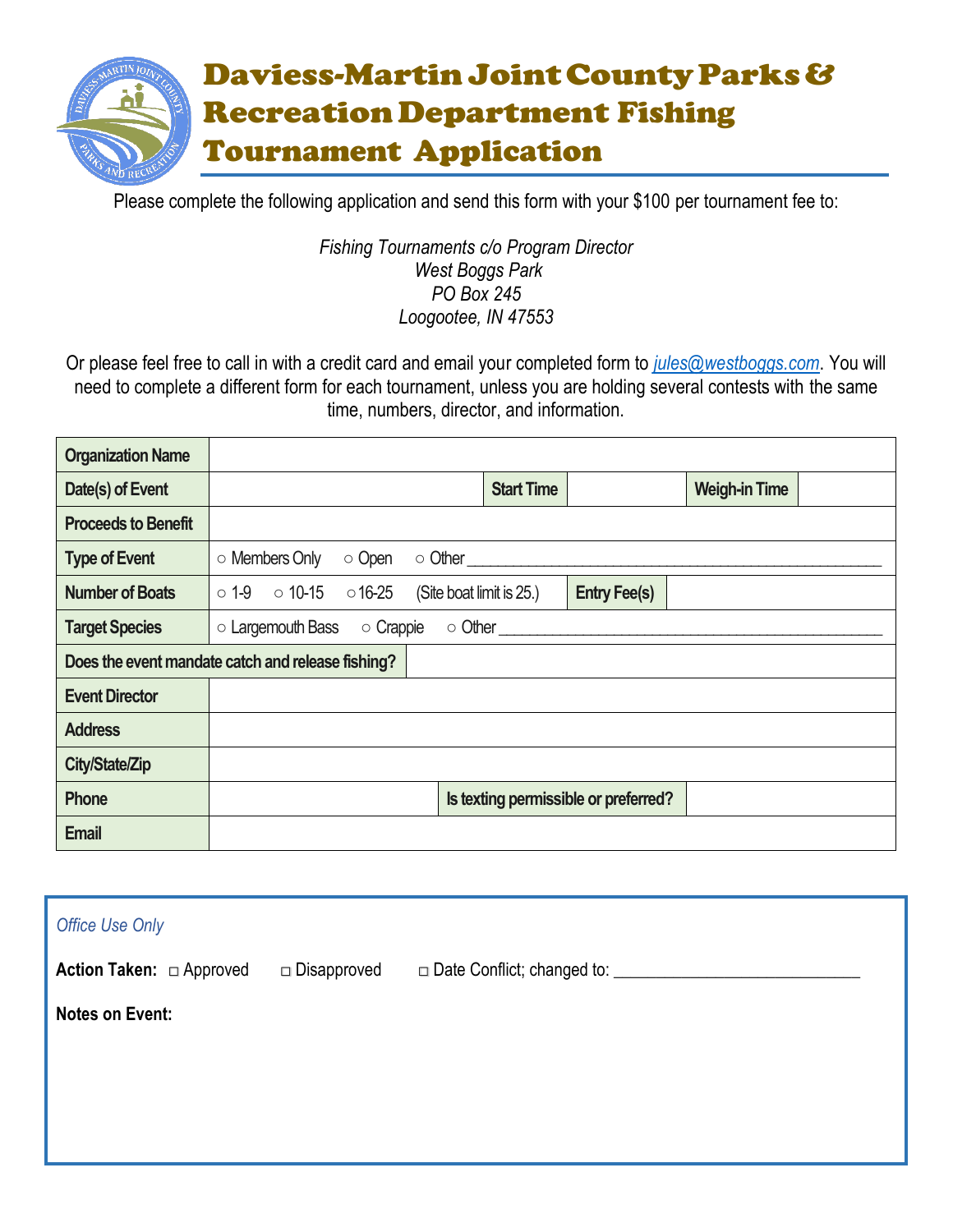

### Must be returned within 7 days of your tournament.

Help our natural resources with citizen science! We return fishing information to the DNR to help them make informed decisions about lake and resource management. You are a major part of this Please complete the following form and **attach weigh-in information**. Return both to:

> *Fishing Reports c/o Program Director West Boggs Park PO Box 245 Loogootee, IN 47553*

Or please feel free to scan and email your completed form and weigh-in sheets to *[jules@westboggs.com](mailto:jules@westboggs.com)*.

Report forms and weigh-in information **must** be returned within **seven days** after your scheduled event date.

| <b>Organization Name</b>              |  |                        |                      |
|---------------------------------------|--|------------------------|----------------------|
| Date of Event                         |  | <b>Start Time</b>      | <b>Weigh-in Time</b> |
| # of Participants                     |  |                        |                      |
| <b>Number of Boats</b>                |  | <b>Entry Fee(s)</b>    |                      |
| <b>Storage Method During Weigh-in</b> |  |                        |                      |
| <b>Release Method</b>                 |  | <b>Mortality Count</b> |                      |

| <b>Event Director</b> |                         |
|-----------------------|-------------------------|
| <b>Address</b>        |                         |
| <b>City/State/Zip</b> |                         |
| Phone                 | Is texting permissible? |
| <b>Email</b>          |                         |

| <b>Additional Comments or Concerns</b> |  |  |
|----------------------------------------|--|--|
|                                        |  |  |
|                                        |  |  |
|                                        |  |  |